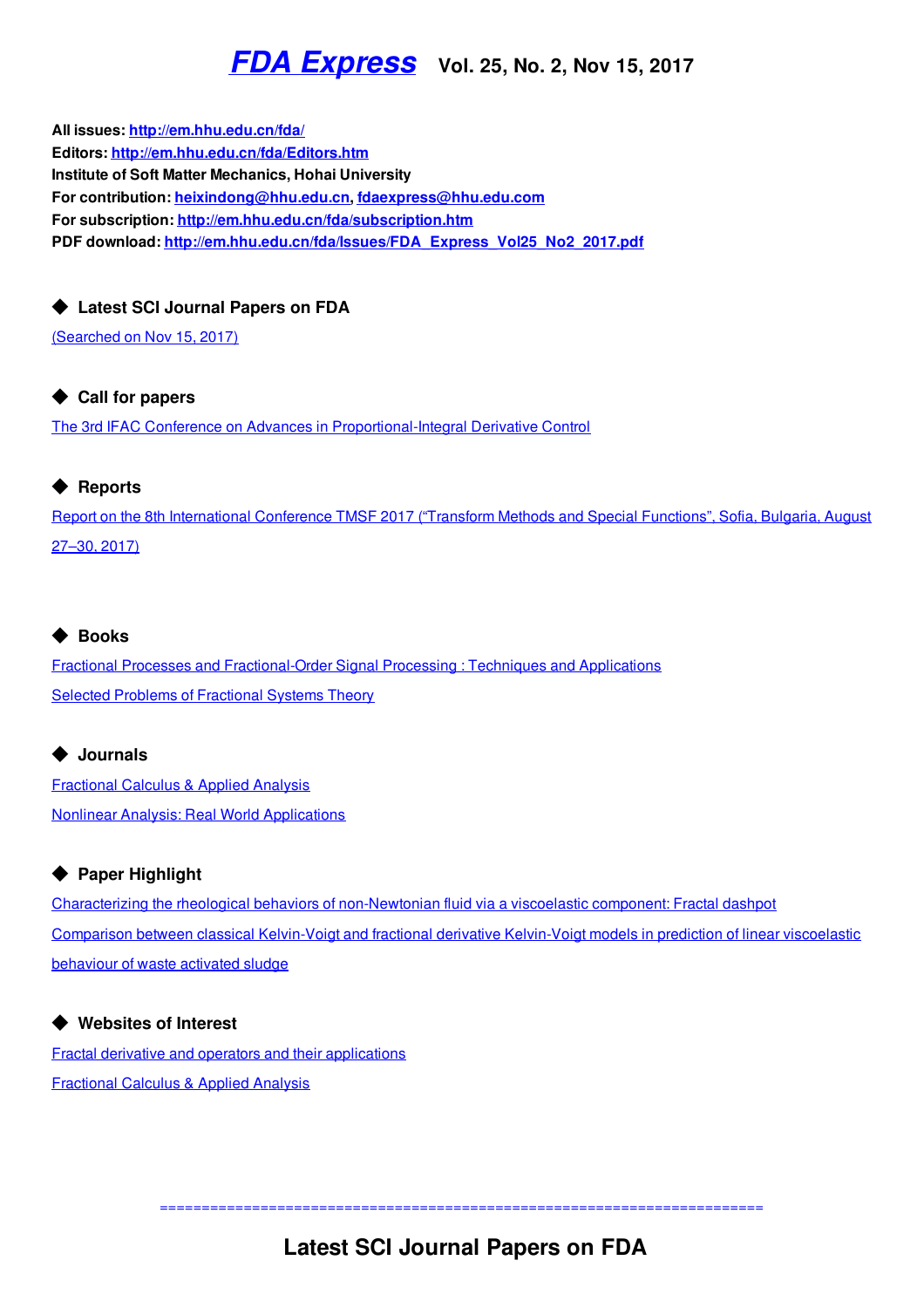#### <span id="page-1-0"></span>**(Searched on Nov 15, 2017)**

**−−−−−−−−−−−−−−−−−−−−−−−−−−−−−−−−−−−−−−−−−−**

Analytical solutions for coupling fractional partial [differential](http://www.google.cn/) equations with Dirichlet boundary conditions

By: Ding, Xiao-Li; Nieto, Juan J. COMMUNICATIONS IN NONLINEAR SCIENCE AND NUMERICAL SIMULATION Volume: 52 Pages: 165-176 Published: NOV 2017

[Spatiotemporal](http://www.google.cn/) chaos of fractional order logistic equation in nonlinear coupled lattices By: Zhang, Ying-Qian; Wang, Xing Yuan; Liu, Li-Yan; et al. COMMUNICATIONS IN NONLINEAR SCIENCE AND NUMERICAL SIMULATION Volume: 52 Pages: 52-61 Published: NOV 2017

A note on fractional order in [thermo-elasticity](http://www.google.cn/) of shape memory alloys' dampers By: Manzoor, Tareq; Mehmood, Zaffar; Zahid, Manzoor A.; et al. INTERNATIONAL JOURNAL OF HEAT AND MASS TRANSFER Volume: 114 Pages: 597-606 Published: NOV 2017

Numerical simulation for solution of [space-time](http://www.google.cn/) fractional telegraphs equations with local fractional derivatives via HAFSTM By: Pandey, Rishi Kumar; Mishra, Hradyesh Kumar NEW ASTRONOMY Volume: 57 Pages: 82-93 Published: NOV 2017

A fourth-order extrapolated compact difference method for time-fractional [convection-reaction-diffusion](http://www.google.cn/) equations with spatially variable coefficients By: Ren, Lei; Wang, Yuan-Ming

APPLIED MATHEMATICS AND COMPUTATION Volume: 312 Pages: 1-22 Published: NOV 1 2017

Infinitely many positive solutions of fractional nonlinear schrodinger equation with [non-symmetric](http://www.google.cn/) potential By: Ao, Weiwei; Wei, Juncheng; Yang, Wen DISCRETE AND CONTINUOUS DYNAMICAL SYSTEMS Volume: 37 Issue: 11 Pages: 5561-5601 Published: NOV 2017

A Liouville theorem for indefinite fractional diffusion equations and its [application](http://www.google.cn/) to existence of solutions By: Barrios, Begona; Del Pezzo, Leandro; Garcia-Melian, Jorge; et al. DISCRETE AND CONTINUOUS DYNAMICAL SYSTEMS Volume: 37 Issue: 11 Pages: 5731-5746 Published: NOV 2017

Recognition of a [time-dependent](http://www.google.cn/) source in a time-fractional wave equation By: Siskova, K.; Slodicka, M. APPLIED NUMERICAL MATHEMATICS Volume: 121 Pages: 1-17 Published: NOV 2017

Numerical analysis of an operational Jacobi Tau method for fractional weakly singular [integro-differential](http://www.google.cn/) equations By: Mokhtary, P. APPLIED NUMERICAL MATHEMATICS Volume: 121 Pages: 52-67 Published: NOV 2017

A new [Crank-Nicolson](http://www.google.cn/) finite element method for the time-fractional subdiffusion equation By: Zeng, Fanhai; Li, Changpin APPLIED NUMERICAL MATHEMATICS Volume: 121 Pages: 82-95 Published: NOV 2017

[\[Back\]](#page-0-0)

## **Call for Papers**

==========================================================================

**−−−−−−−−−−−−−−−−−−−−−−−−−−−−−−−−−−**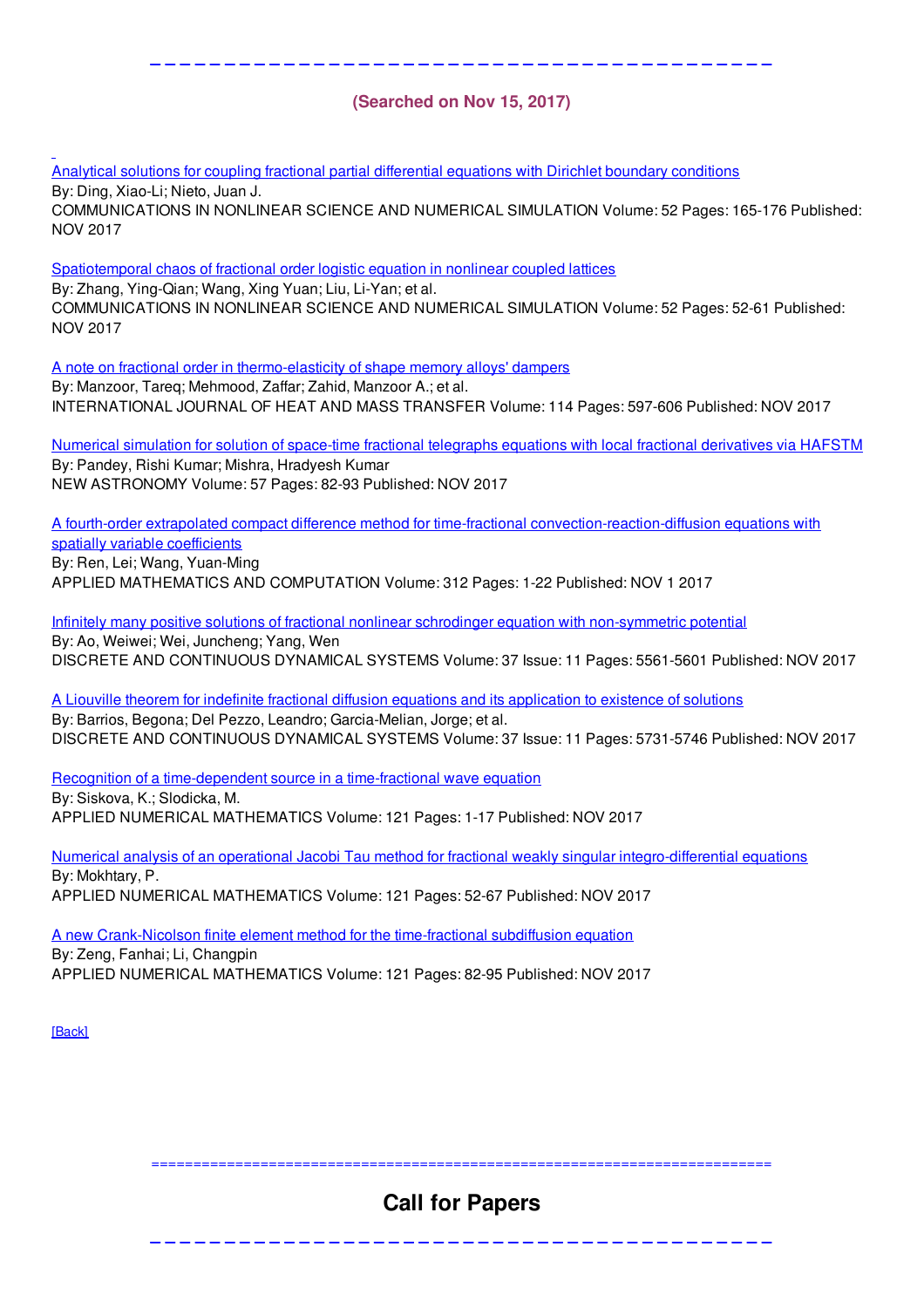#### <span id="page-2-0"></span>**The 3rd IFAC Conference on Advances in Proportional-Integral Derivative Control**

#### <http://www.pid18.ugent.be>

#### **Description**

The 3rd IFAC Conference on Advances in Proportional-IntegralDerivative Control (PID 2018) will be held Wednesday through Friday, May 9-11, at the Het Pand Convent and Meeting Centre in the heart of Ghent, Belgium – unanimously declared as the most pleasant city of Belgium. The conference venue is near cultural heritage places, historical monuments, restaurants, shopping, and entertainment, just a walk to all of Ghent's known sights.

Proportional-Integral-Derivative (PID) controllers are undoubtedly the most employed controllers in industry. The PID 2018 is the sequel of PID 2000 in Terassa, Spain and PID 2012 in Brescia, Italy. These last two meetings proved to be great successes and have given a significant impulse in research direction of PID controllers, as seen in the last decade in literature reports. The PID2018 conference is a timely and necessary event fueled by the challenges and perspectives of Industry 4.0 context and the renewed role of the PID controller in this new environment. In addition to provide the current state-of-art in the field, the meeting aims at providing a perspective of the future requirements for PID controllers within Industry 4.0.

The technical program will comprise several types of presentations in regular and invited sessions, tutorial sessions, and special sessions along with workshops and exhibits. This event will feature a parallel track on Internet Based control Education workshop (more details on conference website).

Topics: emphasis will be put on current challenges and new directions in PID control in the context of Industry 4.0. Below you can find a list of preferred topics, not limited to. Contributions with both theoretical and practical relevance are encouraged. Study cases from industry and challenges thereof are welcome.

PID tuning and automatic tuning methodologies

- PID-based control structures
- Applications of PID control
- Industrial products for PID control design

Adaptive and robust

PID control Multivariable

PID control

- Identification methods for PID control design
- Stabilizing PID parameters
- Event-based PID control
- Fractional-order PID controllers

PID control performance assessment

Control education

CACSD tools for PID control design

Fault detection techniques for PID control

Nonlinear PID control

Simple alternatives to PID controllers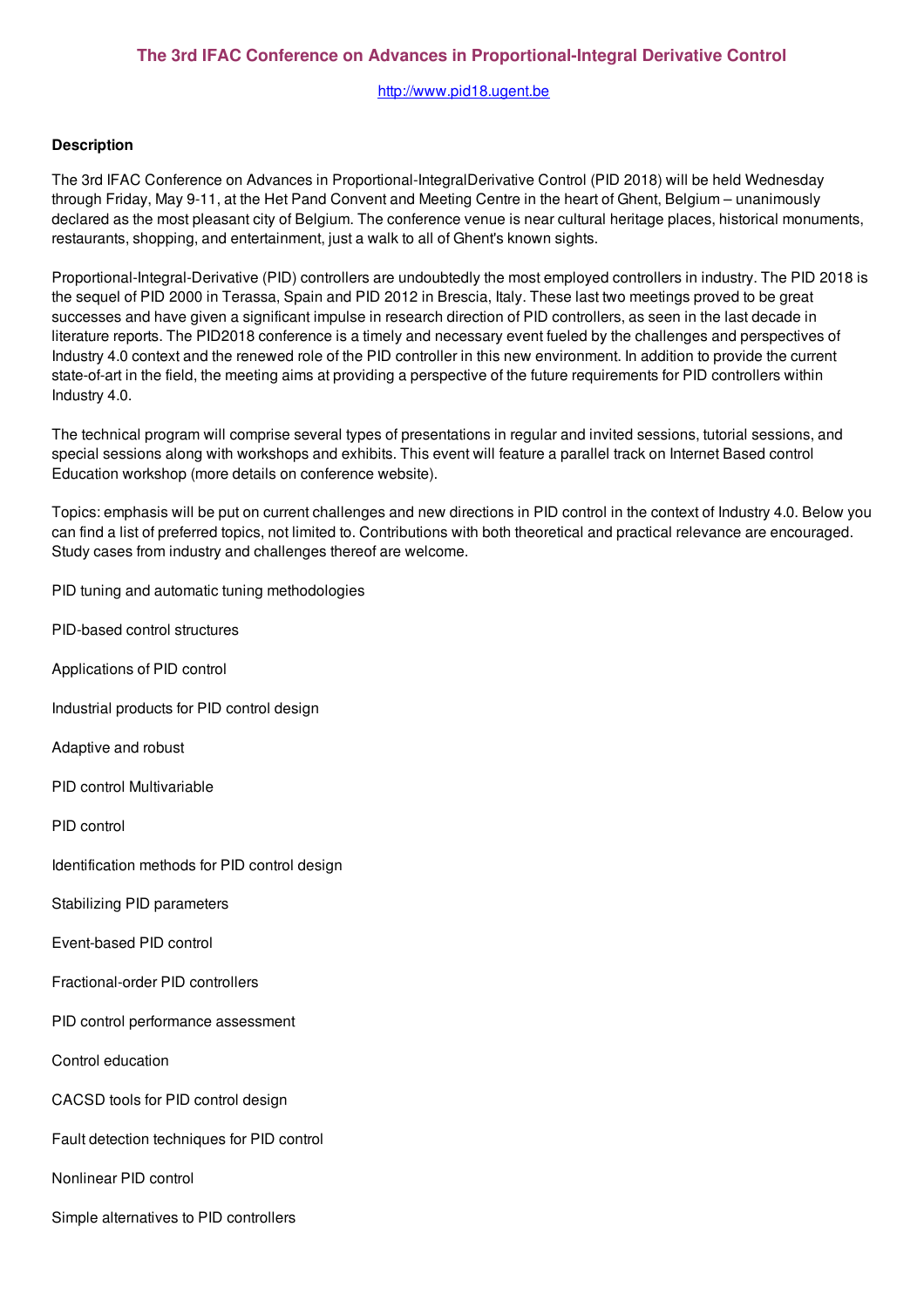**Important Dates: Initial paper**: 20 December 2017 **Final Paper and Registration**: 01 March 2018

[\[Back\]](#page-0-0)

## ========================================================================== **Reports −−−−−−−−−−−−−−−−−−−−−−−−−−−−−−−−−−−−−−−−−−**

#### **Report on the 8th International Conference TMSF 2017 ("Transform Methods and Special Functions", Sofia, Bulgaria, August 27–30, 2017)**

#### **Website: <http://www.math.bas.bg/~tmsf/2017/>**

The main organizer and host was the Institute of Mathematics and Informatics – Bulgarian Academy of Sciences (IMI–BAS). The aim of this conference was to continue the traditions of the series of TMSF conferences in Bulgaria, http://www.math.bas.bg/∼tmsf/, and to mark some jubilee events: – the **70 years of IMI–BAS**; – the **20th volume of "Fractional Calculus and Applied Analysis" journal**; – the **65th anniversary of its Ed.-in-Chief, Virginia Kiryakova**.

**Organizing Committee**: Emilia Bazhlekova and Jordanka PanevaKonovska (Co-Chairs), etc. Scientific Program Committee: Virginia Kiryakova, Stepan Tersian (Co-Chairs), etc.

**Topics and Scientific Program of TMSF 2017** were planned to include: – "Fractional Calculus and Applied Analysis" (FCAA) - the topics of this journal; – "Transform Methods and Special Functions" (TMSF) - topics as: Special Functions, Integral Transforms, Convolutional and Operational Calculus, Fractional and High Order Differential Equations, Numerical Methods, Generalized Functions, Complex Analysis, etc.; – "Geometric Function Theory and Applications" (GFTA); Applications etc. However, it happened that the vast majority of talks and participants were closely related to the FCAA topics !

**The Scientific Program** (28, 29, 30 August) and **Abstracts Book** are available at the conference website, with participants list and all other details. Post-conference publications of some papers presented at TMSF 2017 are planned in the journals FCAA and IJAM (Int. J. Appl. Math.). The final countdown is that there were 70 participants and visitors, from 17 countries (44 - from abroad, 26 - from Bulgaria), distributed as follows: Serbia / Macedonia - 7; Poland - 6; Italy - 5; Oman - 3; China / Romania / Russia / Slovak R / Spain - 2; Croatia / France / Germany / Portugal / Ukraine / Uzbekistan - 1. Among participants, we had 11 representatives of FCAA Editorial Board: R. Garrappa, M. Kirane, Y. Luchko, J.A. Tenreiro Machado, F. Mainardi, I. Podlubny, and the Bulgarian members: E. Bazhlekova, I. Dimovski, V. Kiryakova, P. Rusev, S. Tersian.

[\[Back\]](#page-0-0)

# =========================================================================== **Books** −−−−−−−−−−−−−−−−−−−−−−−−−−−−−−−−−−−−−−−−−−

<span id="page-3-0"></span>**Fractional Processes and Fractional-Order Signal Processing : Techniques and Applications**

Hu Sheng, YangQuan Chen, TianShuang Qiu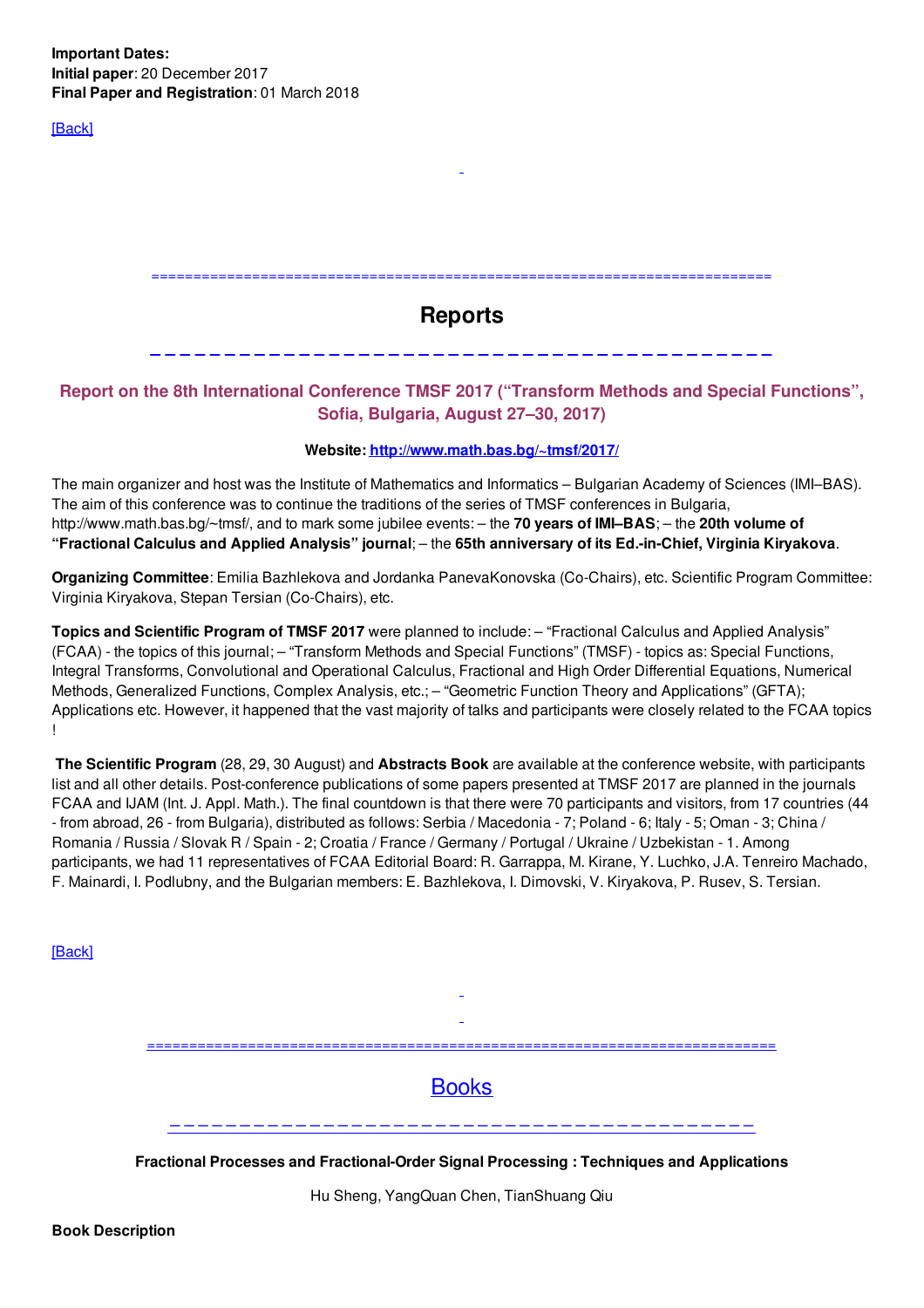Fractional processes are widely found in science, technology and engineering systems. In Fractional Processes and Fractional-order Signal Processing, some complex random signals, characterized by the presence of a heavy-tailed distribution or non-negligible dependence between distant observations (local and long memory), are introduced and examined from the 'fractional' perspective using simulation, fractional-order modeling and filtering and realization of fractional-order systems. These fractional-order signal processing (FOSP) techniques are based on fractional calculus, the fractional Fourier transform and fractional lower-order moments. Fractional Processes and Fractional-order Signal Processing: • presents fractional processes of fixed, variable and distributed order studied as the output of fractional-order differential systems; • introduces FOSP techniques and the fractional signals and fractional systems point of view; • details real-world-application examples of FOSP techniques to demonstrate their utility; and • provides important background material on Mittag-Leffler functions, the use of numerical inverse Laplace transform algorithms and supporting MATLAB® codes together with a helpful survey of relevant webpages. Readers will be able to use the techniques presented to reexamine their signals and signal-processing methods. This text offers an extended toolbox for complex signals from diverse fields in science and engineering. It will give academic researchers and practitioners a novel insight into the complex random signals characterized by fractional properties, and some powerful tools to analyze those signals.

More information on this book can be found by the following links: [https://link.springer.com/book/10.1007%2F978-1-4471-2233-3](http://www.worldscientific.com/worldscibooks/10.1142/9585)

[\[Back\]](#page-0-0)

#### <span id="page-4-0"></span>Selected Problems of Fractional Systems Theory

Tadeusz Kaczorek

#### **Book Description**

This monograph covers some selected problems of positive fractional 1D and 2D linear systems. It is an extended and modified English version of its preceding Polish edition published by Technical University of Bialystok in 2009. This book is based on the lectures delivered by the author to the Ph.D. students of the Faculty of Electrical Engineering of Bialystok University of Technology and of Warsaw University of Technology and on invited lectures in several foreign universities in the last three years.

More information on this book can be found by the following links: [https://link.springer.com/book/10.1007%2F978-3-642-20502-6#about](http://www.worldscientific.com/worldscibooks/10.1142/9585)

[\[Back\]](#page-0-0)

**========================================================================**

## **Journals**

**−−−−−−−−−−−−−−−−−−−−−−−−−−−−−−−−−−−−−−−−−−**

#### <span id="page-4-1"></span>**Fractional Calculus & Applied Analysis**

(Vol. 20, No 5)

Niels Henrik Abel and the birth of [fractional](https://www.bing.com/) calculus

Podlubny, Igor / Magin, Richard L. / Trymorush, Iryna

An approach to construct higher order time [discretisation](https://www.bing.com/) schemes for time fractional partial differential equations with nonsmooth data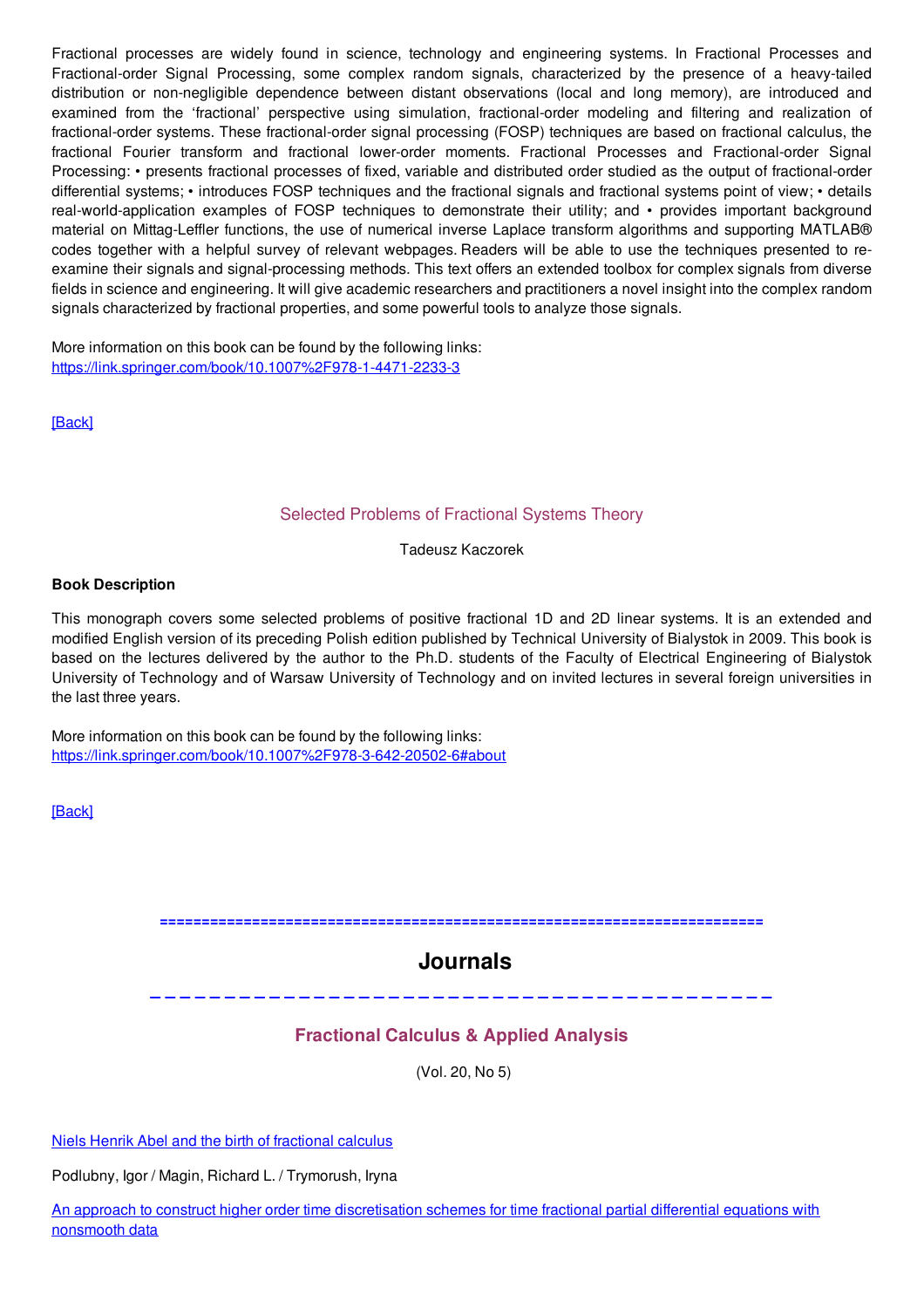| Mixed norm spaces of analytic functions as spaces of generalized fractional derivatives of functions in Hardy type spaces |
|---------------------------------------------------------------------------------------------------------------------------|
| Karapetyants, Alexey / Samko, Stefan                                                                                      |
| On the maximum principle for a time-fractional diffusion equation                                                         |
| Luchko, Yuri / Yamamoto, Masahiro                                                                                         |
| Infinitely many sign-changing solutions for the Brézis-Nirenberg problem involving the fractional Laplacian               |
| Li, Lin / Sun, Jijiang / Tersian, Stepan                                                                                  |
| Asymptotic behavior of solutions of linear multi-order fractional differential systems                                    |
| Diethelm, Kai / Siegmund, Stefan / Tuan, H.T.                                                                             |
| On a generalized three-parameter wright function of Le Roy type                                                           |
| Garrappa, Roberto / Rogosin, Sergei / Mainardi, Francesco                                                                 |
| A generalization of the Paley–Wiener theorem for Mellin transforms and metric characterization of function spaces         |
| Bardaro, Carlo / Butzer, Paul L. / Mantellini, Ilaria / Schmeisser, Gerhard                                               |
| Well-posedness and numerical approximation of tempered fractional terminal value problems                                 |
| Morgado, Maria Luísa / Rebelo, Magda                                                                                      |
| Accurate relationships between fractals and fractional integrals: New approaches and evaluations                          |
| Nigmatullin, Raoul R. / Zhang, Wei / Gubaidullin, Iskander                                                                |
| Fractional Fokker-Planck-Kolmogorov equations associated with SDES on a bounded domain                                    |
| Umarov, Sabir                                                                                                             |
| Benchmark problems for Caputo fractional-order ordinary differential equations                                            |
| Xue, Dingyü / Bai, Lu                                                                                                     |
|                                                                                                                           |

#### [\[Back\]](#page-0-0)

#### <span id="page-5-0"></span>**Nonlinear Analysis: Real World Applications**

(Selected)

#### [Nontrivial](https://www.bing.com/) solutions of some fractional problems

Nguyen Van Thin

[Conservation](https://www.bing.com/) laws for certain time fractional nonlinear systems of partial differential equations

Komal Singla, R.K. Gupta

[Fractional](https://www.bing.com/) nonlinear dynamics of DNA breathing

Alain Mvogo, Germain H. Ben-Bolie, Timoléon C. Kofané

[\(N+1\)-dimensional](https://www.bing.com/) fractional reduced differential transform method for fractional order partial differential equations

Muhammad Arshad, Dianchen Lu, Jun Wang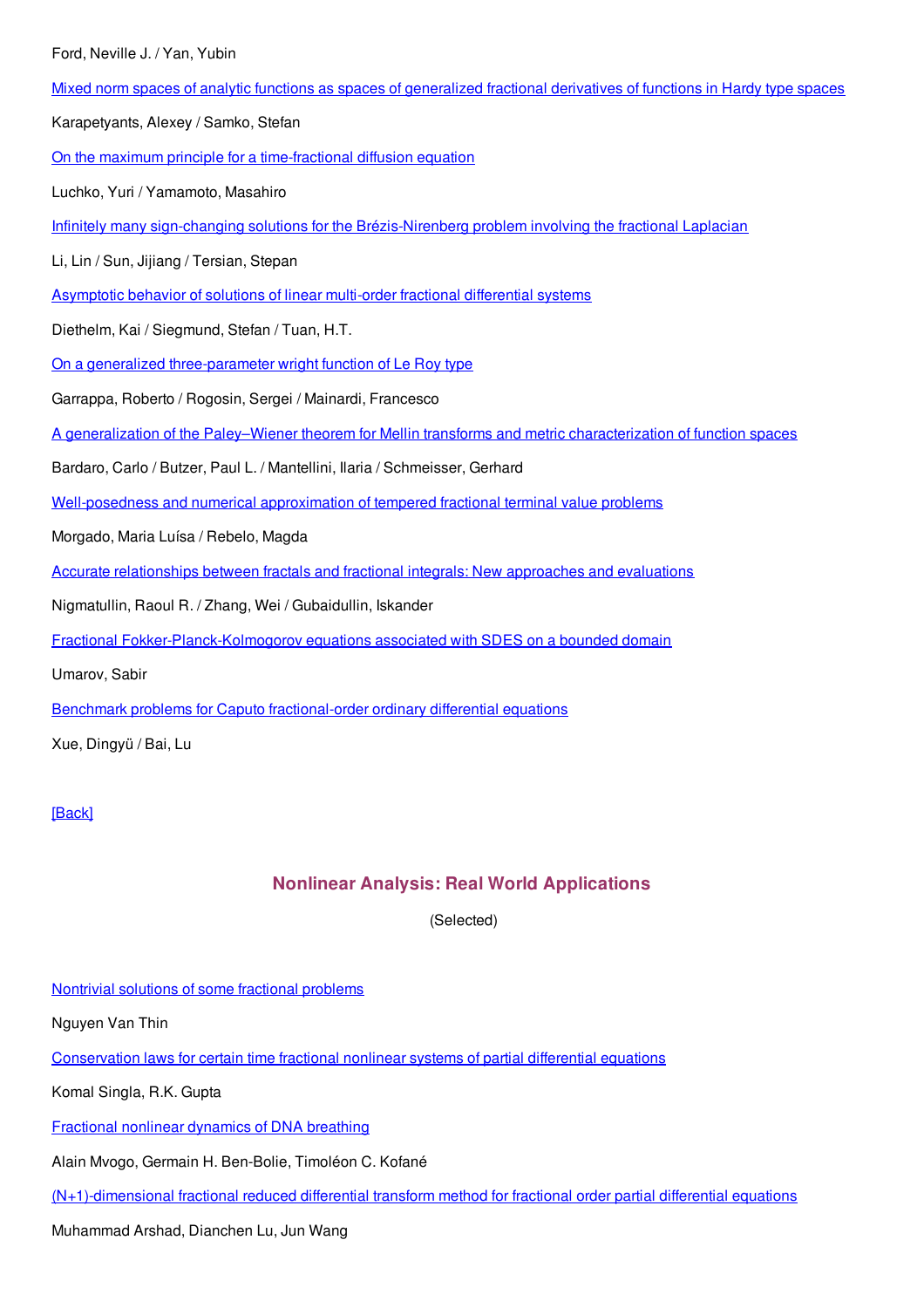Analytical solutions for coupling fractional partial [differential](https://www.bing.com/) equations with Dirichlet boundary conditions

Xiao-Li Ding, Juan J. Nieto

Spiking and bursting patterns of [fractional-order](https://www.bing.com/>
The output feedback control synthesis for a class of singular fractional order systems</a></p>
<p>	
Yiheng Wei, Peter W. Tse, Zhao Yao, Yong Wang</p>
<p>
<a target=) Izhikevich model

Wondimu W. Teka, Ranjit Kumar Upadhyay, Argha Mondal

Persistence of nonlinear hysteresis in fractional models of Josephson [transmission](https://www.bing.com/) lines

J.E. Macías-Díaz

[\[Back\]](#page-0-0)

**========================================================================**

## **Paper Highlight**

#### <span id="page-6-0"></span>**Characterizing the rheological behaviors of non-Newtonian fluid via a viscoelastic component: Fractal dashpot**

Xianglong Su, Wen Chen, Wenxiang Xu

**Publication information:** ADVANCES IN MECHANICAL ENGINEERING Volume: 9 Issue: 10 Article Number: 1687814017699765 Published: OCT 5 2017

<http://journals.sagepub.com/doi/full/10.1177/1687814017699765>

#### **Abstract**

Based on the fractal derivative, a robust viscoelastic element—fractal dashpot—is proposed to characterize the rheological behaviors of non-Newtonian fluid. The mechanical responses of the fractal dashpot are investigated with different strains and stresses, which are compared with the existing dashpot models, including the Newton dashpot and the Abel dashpot. The results show that as the derivative order is between 0 and 1, the viscoelastic behavior of the fractal dashpot is similar to that of the Abel dashpot. However, the fractal dashpot has a high computational efficiency compared with the Abel dashpot. On the other hand, the fractal dashpot can be reduced to the Newton dashpot when the derivative order equals to 1. As an extension of fractal dashpot, a fractal Bingham model is also introduced in this study. The accuracy of proposed fractal models is verified by the relevant rheological experimental data. Moreover, the obtained parameters can not only provide quantitative insights into both the viscoelasticity and the relative strength of rheopexy and thixotropy, but also quantitatively distinguish shear thinning and thickening phenomena.

[\[Back\]](#page-0-0)

#### <span id="page-6-1"></span>**Comparison between classical Kelvin-Voigt and fractional derivative Kelvin-Voigt models in prediction of linear viscoelastic behaviour of waste activated sludge**

**−−−−−−−−−−−−−−−−−−−−−−−−−−−−−−−−−−−** 

Farno, Ehsan; Baudez, Jean-Christophe; Eshtiaghi, Nicky

**Publication information:** SCIENCE OF THE TOTAL ENVIRONMENT Volume: 613 Pages: 1031-1036 Published: FEB 1 2018